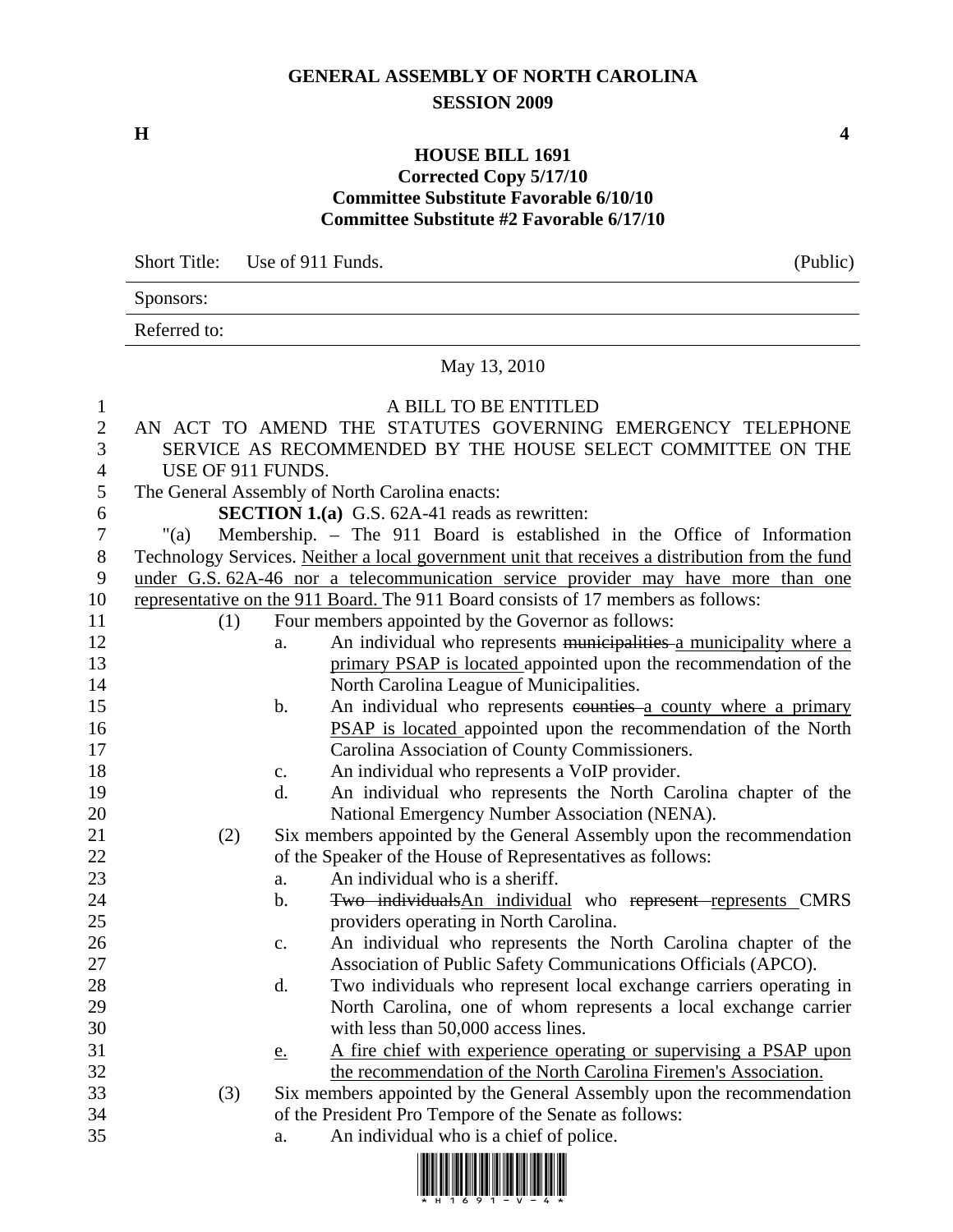|                         |               | <b>General Assembly Of North Carolina</b>                                           | <b>Session 2009</b>                                                                                                                                                                           |
|-------------------------|---------------|-------------------------------------------------------------------------------------|-----------------------------------------------------------------------------------------------------------------------------------------------------------------------------------------------|
|                         | $\mathbf b$ . |                                                                                     | Two individuals who represent CMRS providers operating in North                                                                                                                               |
| $\sqrt{2}$              |               | Carolina.                                                                           |                                                                                                                                                                                               |
| 3                       | c.            |                                                                                     | An individual who represents the North Carolina chapter of the                                                                                                                                |
| $\overline{4}$          |               |                                                                                     | National Emergency Number Association (NENA). A Rescue or                                                                                                                                     |
| 5                       |               |                                                                                     | Emergency Medical Services Chief with experience operating or                                                                                                                                 |
| 6                       |               |                                                                                     | supervising a PSAP upon the recommendation of the North Carolina                                                                                                                              |
| 7                       |               | Association of Rescue & Emergency Medical Services.                                 |                                                                                                                                                                                               |
| 8                       | d.            |                                                                                     | Two individuals who represent local exchange carriers operating in                                                                                                                            |
| 9                       |               |                                                                                     | North Carolina, one of whom represents a local exchange carrier                                                                                                                               |
| 10                      |               | with less than 200,000 access lines.                                                |                                                                                                                                                                                               |
| 11<br>(4)<br>12         |               |                                                                                     | The State Chief Information Officer or the State Chief Information Officer's                                                                                                                  |
|                         |               | designee, who serves as the chair.                                                  |                                                                                                                                                                                               |
| (b)                     |               |                                                                                     | Term. - A member's term is four years. No member may serve more than two terms.                                                                                                               |
|                         |               |                                                                                     | Members remain in office until their successors are appointed and qualified. Vacancies are                                                                                                    |
|                         |               |                                                                                     | filled in the same manner as the original appointment. The Governor may remove any member                                                                                                     |
| 16                      |               | for misfeasance, malfeasance, or nonfeasance in accordance with G.S. 143B-13(d).    |                                                                                                                                                                                               |
| $\ldots$ "              |               |                                                                                     |                                                                                                                                                                                               |
|                         |               |                                                                                     | <b>SECTION 1.(b)</b> Other than the positions removed by this act or individuals                                                                                                              |
|                         |               |                                                                                     | prohibited from serving on the Board due to duplicate representation prohibited by this act, the                                                                                              |
|                         |               |                                                                                     | existing members of the 911 Board shall continue to serve until the expiration of their original<br>terms. An existing member may not be reappointed to the Board if he or she has served two |
| terms on the 911 Board. |               |                                                                                     |                                                                                                                                                                                               |
|                         |               | <b>SECTION 2.(a)</b> G.S. $62A-42(a)$ reads as rewritten:                           |                                                                                                                                                                                               |
| " $(a)$                 |               | Duties. – The 911 Board has the following powers and duties:                        |                                                                                                                                                                                               |
|                         |               |                                                                                     |                                                                                                                                                                                               |
| (4)                     |               |                                                                                     | To establish policies and procedurespolicies, procedures, and primary PSAP                                                                                                                    |
|                         |               |                                                                                     | operating standards to fund advisory services and training for PSAPs and to                                                                                                                   |
|                         |               |                                                                                     | provide funds in accordance with these policies and procedures.policies,                                                                                                                      |
|                         |               | procedures, and standards for PSAP operations.                                      |                                                                                                                                                                                               |
|                         |               |                                                                                     |                                                                                                                                                                                               |
| (9)                     |               |                                                                                     | To adopt rules to implement this Article. This authority does not include the                                                                                                                 |
|                         |               |                                                                                     | regulation of any enhanced 911 service, such as the establishment of                                                                                                                          |
|                         |               |                                                                                     | technical standards standards for telecommunications service providers to                                                                                                                     |
|                         |               | deliver 911 voice and data.                                                         |                                                                                                                                                                                               |
| (9a)                    |               |                                                                                     | To design, create, or acquire printed or Web-based public education                                                                                                                           |
|                         |               | materials regarding the proper use of 911.                                          |                                                                                                                                                                                               |
|                         | $\ldots$ "    |                                                                                     |                                                                                                                                                                                               |
|                         |               |                                                                                     | <b>SECTION 2.(b)</b> G.S. 62A-46(e) is amended by adding a new subdivision to read:                                                                                                           |
|                         | "(5)          |                                                                                     | A primary PSAP must comply with the rules, policies, procedures, and                                                                                                                          |
|                         |               | operating standards for primary PSAPs adopted by the Board."                        |                                                                                                                                                                                               |
|                         |               | <b>SECTION 2.(c)</b> Subsection (b) of this section becomes effective July 1, 2011. |                                                                                                                                                                                               |
|                         |               | <b>SECTION 3.</b> G.S. 62A-42(b) reads as rewritten:                                |                                                                                                                                                                                               |
| " $(b)$                 |               |                                                                                     | Prohibition. - In no event shall the 911 Board or any other State agency lease,                                                                                                               |
|                         |               |                                                                                     | construct, operate, or own a communications network for the purpose of providing 911 service.<br>The 911 Board may pay private sector vendors for provisioning a network for the purpose of   |
| providing 911 service." |               |                                                                                     |                                                                                                                                                                                               |
|                         |               | <b>SECTION 4.(a)</b> G.S. $62A-42(a)(6)$ reads as rewritten:                        |                                                                                                                                                                                               |
|                         | "(6)          |                                                                                     | To make and enter into contracts and agreements necessary or incidental to                                                                                                                    |
|                         |               |                                                                                     | the performance of its powers and duties under this Article and to use                                                                                                                        |
|                         |               |                                                                                     | revenue available to the 911 Board under G.S. 62A-44 for administrative                                                                                                                       |
|                         |               |                                                                                     | expenses to pay its obligations under the contracts and agreements. The                                                                                                                       |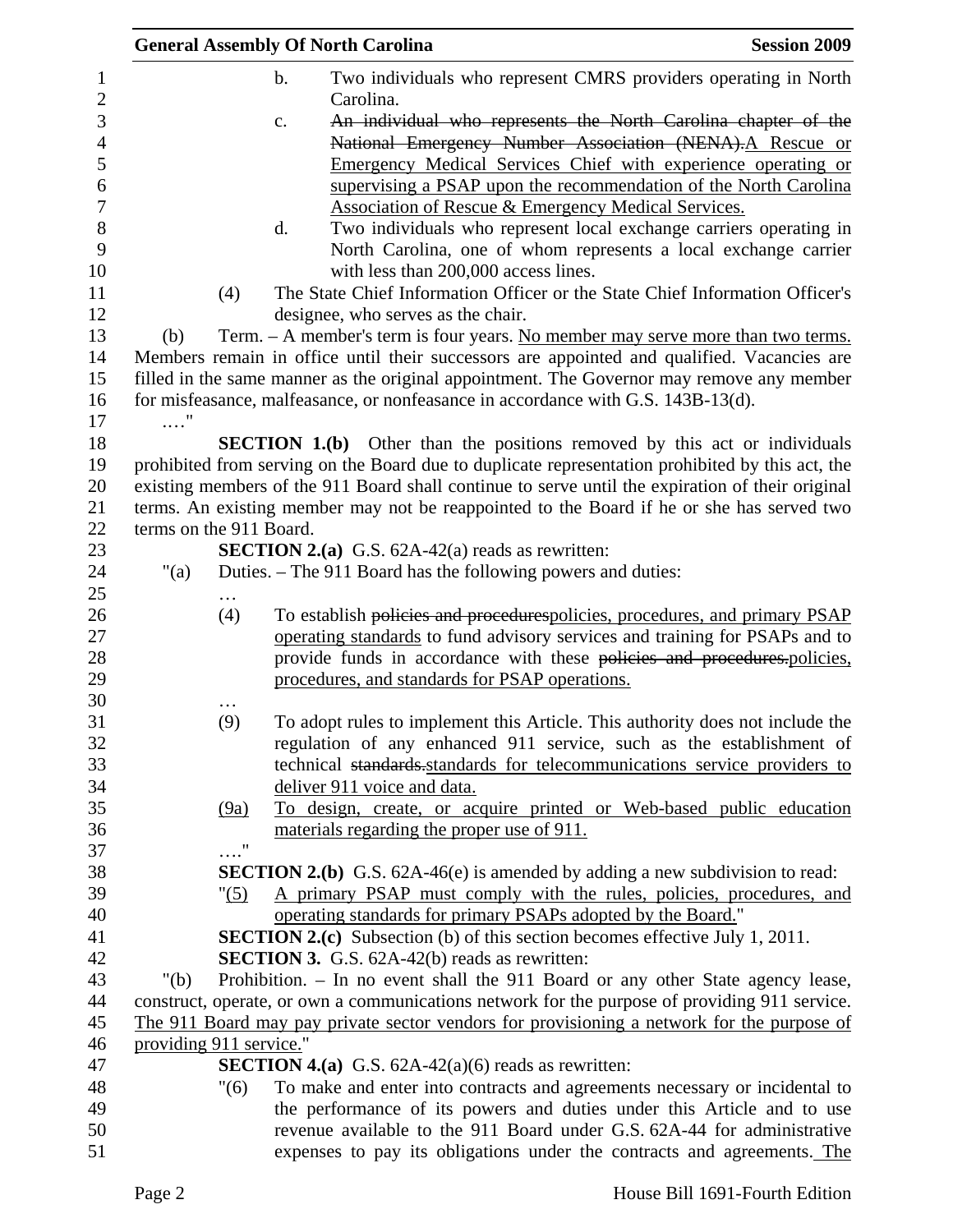|                  |                  | <b>General Assembly Of North Carolina</b>                                                        | <b>Session 2009</b> |
|------------------|------------------|--------------------------------------------------------------------------------------------------|---------------------|
| $\mathbf{1}$     |                  | Board may use funds available to the Board under G.S. 62A-47 to pay its                          |                     |
| $\sqrt{2}$       |                  | obligations incurred for Statewide 911 Projects."                                                |                     |
| 3                |                  | <b>SECTION 4.(b)</b> G.S. $62A-45(c)$ reads as rewritten:                                        |                     |
| $\overline{4}$   | " $(c)$          | Grant Reallocation. – If the amount of reimbursements to CMRS providers by the                   |                     |
| 5                |                  | 911 Board for a fiscal year is less than the amount of funds allocated for reimbursements to     |                     |
| 6                |                  | CMRS providers for that fiscal year, the 911 Board may reallocate part or all of the excess      |                     |
| $\tau$           |                  | amount to the PSAP Grant and Statewide 911 Projects Account established under G.S. 62A-47.       |                     |
| $8\,$            |                  | The 911 Board may reallocate funds under this subsection only once each calendar year and        |                     |
| $\boldsymbol{9}$ |                  | may do so only within the three-month period that follows the end of the fiscal year. If the 911 |                     |
| 10               |                  | Board reallocates more than a total of three million dollars (\$3,000,000) to the PSAP Grant and |                     |
| 11               |                  | Statewide 911 Projects Account in a calendar year, it must consider reducing the amount of the   |                     |
| 12               |                  | service charge in G.S. 62A-44 to reflect more accurately the underlying costs of providing 911   |                     |
| 13               | system services. |                                                                                                  |                     |
| 14               |                  | The 911 Board must make the following findings before it reallocates funds to the PSAP           |                     |
| 15               |                  | Grant and Statewide 911 Projects Account:                                                        |                     |
| 16               | (1)              | There is a critical need for additional funding for PSAPs in rural or high-cost                  |                     |
| 17               |                  | areas to ensure that enhanced 911 service is deployed throughout the State.                      |                     |
| 18               | (2)              | The reallocation will not impair cost recovery by CMRS providers.                                |                     |
| 19               | (3)              | The reallocation will not result in the insolvency of the 911 Fund."                             |                     |
| 20               |                  | <b>SECTION 4.(c)</b> G.S. 62A-47 reads as rewritten:                                             |                     |
| 21               |                  | "§ 62A-47. PSAP Grant and Statewide 911 Projects Account.                                        |                     |
| 22               |                  |                                                                                                  |                     |
| 23               | (b)              | Grant Application. $-$ A PSAP may apply to the 911 Board for a grant from the                    |                     |
| 24               |                  | PSAP Grant-Account. An application must be submitted in the manner prescribed by the 911         |                     |
| 25               |                  | Board. The 911 Board may approve a grant application and enter into a grant agreement with a     |                     |
| 26               |                  | PSAP if it determines all of the following:                                                      |                     |
| 27               | (1)              | The costs estimated in the application are reasonable and have been or will                      |                     |
| 28               |                  | be incurred for the purpose of promoting a cost-effective and efficient 911                      |                     |
| 29               |                  | system.                                                                                          |                     |
| 30               | (2)              | The expenses to be incurred by the applicant are consistent with the 911                         |                     |
| 31               |                  | State Plan.                                                                                      |                     |
| 32               | (3)              | There are sufficient funds available in the fiscal year in which the grant                       |                     |
| 33               |                  | funds will be distributed.                                                                       |                     |
| 34               | (4)              | The costs are authorized PSAP costs under G.S. 62A-46(c).                                        |                     |
| 35               | (c)              | Grant Agreement. $-$ A grant agreement between the 911 Board and a PSAP must                     |                     |
| 36               |                  | include the purpose of the grant, the time frame for implementing the project or program         |                     |
| 37               |                  | funded by the grant, the amount of the grant, and a provision for repaying grant funds if the    |                     |
| 38               |                  | PSAP fails to comply with any of the terms of the grant. The amount of the grant may vary        |                     |
| 39               |                  | among grantees. If the grant is intended to promote the deployment of enhanced 911 service in    |                     |
| 40               |                  | a rural area of the State, the grant agreement must specify how the funds will assist with this  |                     |
| 41               |                  | goal. The 911 Board must publish one or more notices each fiscal year advertising the            |                     |
| 42               |                  | availability of grants from the PSAP Grant Account and detailing the application process,        |                     |
| 43               |                  | including the deadline for submitting applications, any required documents specifying costs,     |                     |
| 44               |                  | either incurred or anticipated, and evidence demonstrating the need for the grant. Any grant     |                     |
| 45               |                  | funds awarded to PSAPs under this section are in addition to any funds reimbursed under          |                     |
| 46               | G.S. 62A-46.     |                                                                                                  |                     |
| 47               | (d)              | Statewide 911 Projects. – The Board may use funds from the Account for statewide                 |                     |
| 48               |                  | projects if the Board determines the project meets all of the following requirements:            |                     |
| 49               | (1)              | The project is consistent with the 911 plan.                                                     |                     |
| 50               | (2)              | The project is cost-effective and efficient when compared to the aggregated                      |                     |
| 51               |                  | costs incurred by primary PSAPs for implementing individual projects.                            |                     |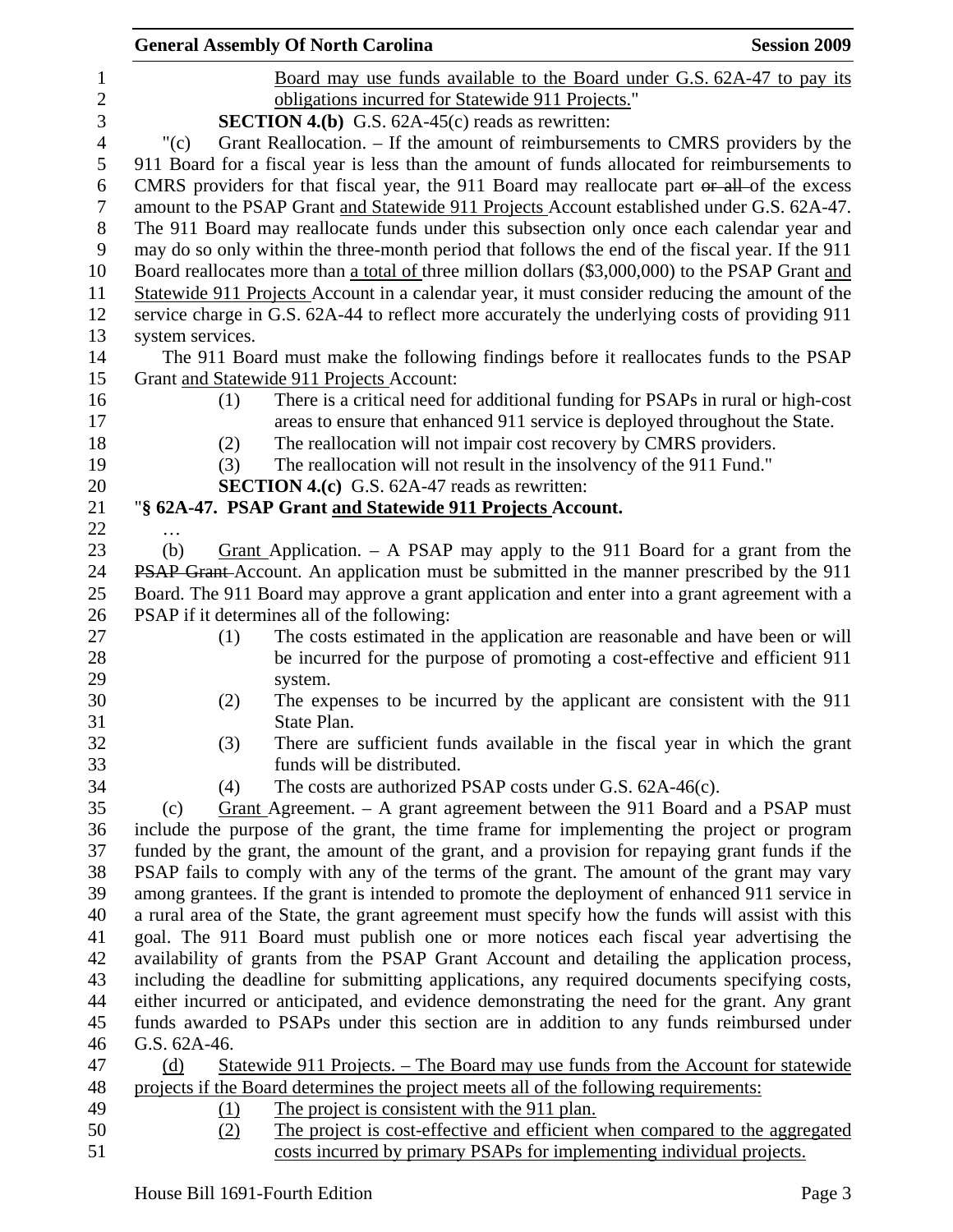|                | <b>General Assembly Of North Carolina</b> |                   |                                                                                                                                                       | <b>Session 2009</b> |
|----------------|-------------------------------------------|-------------------|-------------------------------------------------------------------------------------------------------------------------------------------------------|---------------------|
| $\mathbf{1}$   | (3)                                       |                   | The project is an eligible expense under G.S. 62A-46(c).                                                                                              |                     |
| $\overline{2}$ | (4)                                       |                   | The project will have statewide benefit for 911 service."                                                                                             |                     |
| 3              |                                           |                   | <b>SECTION 4.(d)</b> G.S. $62A-43(d)$ reads as rewritten:                                                                                             |                     |
| $\overline{4}$ | " $(d)$                                   |                   | Adjustment of Charge. – The 911 Board must monitor the revenues generated by the                                                                      |                     |
| 5              |                                           |                   | service charge. If the 911 Board determines that the rate produces revenue in excess of or                                                            |                     |
| 6              |                                           |                   | insufficient for the amount needed, the 911 Board must reducemay adjust the rate. The reduced                                                         |                     |
| $\tau$         |                                           |                   | rate must ensure full cost recovery for voice communications service providers and for primary                                                        |                     |
| $8\phantom{1}$ |                                           |                   | PSAPs over a reasonable period of time. A change in the amount of the rate becomes effective                                                          |                     |
| 9              |                                           |                   | only on July 1 of an even-numberedany year. The 911 Board must notify providers of a change                                                           |                     |
| 10             |                                           |                   | in the rate at least 90 days before the change becomes effective."                                                                                    |                     |
| 11             |                                           |                   | <b>SECTION 5.</b> G.S. 62A-44(b) reads as rewritten:                                                                                                  |                     |
| 12             | " $(b)$                                   |                   | Allocation of Revenues. – The percentage of the funds remitted under G.S. 62A-43                                                                      |                     |
| 13             |                                           |                   | which The the 911 Board may deduct and retain for its administrative expenses is initially set at                                                     |                     |
| 14             |                                           |                   | one percent (1%) of the total service charges collected. The 911 Board must monitor the                                                               |                     |
| 15             |                                           |                   | amount of funds required to meet its financial commitment to providing technical assistance to                                                        |                     |
| 16             |                                           |                   | primary PSAPs and may, if costs warrant, adjust the percentage up to two percent (2%) of the                                                          |                     |
| 17             |                                           |                   | total service charges collected up to one percent (1%) of the total service charges remitted to it                                                    |                     |
| 18             |                                           |                   | under G.S. 62A 43 for deposit in the 911 Fund. The remaining revenues remitted to the 911                                                             |                     |
| 19             |                                           |                   | Board for deposit in the 911 Fund are allocated as follows:"                                                                                          |                     |
| 20             |                                           |                   | <b>SECTION 6.(a)</b> G.S. $62A-46(a)$ reads as rewritten:                                                                                             |                     |
| 21             | "(a)                                      |                   | Monthly Distribution. – The 911 Board must make monthly distributions to primary                                                                      |                     |
| 22             |                                           |                   | PSAPs from the amount allocated to the 911 Fund for PSAPs. A PSAP is not eligible for a                                                               |                     |
| 23             |                                           |                   | distribution under this section unless it provides enhanced 911 service and received                                                                  |                     |
| 24             |                                           |                   | distributions from the 911 Board in the prior fiscal year. The Board must comply with all of the                                                      |                     |
| 25             | following:                                |                   |                                                                                                                                                       |                     |
| 26             | (1)                                       |                   | Administration. - The Board must notify PSAPs of the estimated                                                                                        |                     |
| 27             |                                           |                   | distributions no later than December 31 of each year. The Board must                                                                                  |                     |
| 28             |                                           |                   | determine actual distributions no later than June 1 of each year. The Board                                                                           |                     |
| 29             |                                           |                   | must determine a method for establishing distributions that is equitable and                                                                          |                     |
| 30<br>31       |                                           |                   | sustainable and that ensures distributions for eligible operating costs and<br>anticipated increases for all funded PSAPs. The Board must establish a |                     |
| 32             |                                           |                   | formula to determine each PSAP's base amount. The formula must be                                                                                     |                     |
| 33             |                                           |                   | determined and published to PSAPs in the first quarter of the fiscal year                                                                             |                     |
| 34             |                                           |                   | preceding the fiscal year in which the formula is used. The Board must not                                                                            |                     |
| 35             |                                           |                   | change the funding formula for the base amount more than once every year.                                                                             |                     |
| 36             | (2)                                       |                   | Reports. – The Board must report to the Joint Legislative Commission on                                                                               |                     |
| 37             |                                           |                   | Governmental Operations, the Revenue Laws Study Committee, and the                                                                                    |                     |
| 38             |                                           |                   | Joint Legislative Utility Review Committee within 45 days of a change in                                                                              |                     |
| 39             |                                           |                   | the funding formula. The report must contain a description of the the                                                                                 |                     |
| 40             |                                           |                   | differences in the old and new formulas and the projected distributions to                                                                            |                     |
| 41             |                                           |                   | each PSAP from the new formula.                                                                                                                       |                     |
| 42             | (3)                                       |                   | Formula. – The funding formula established by the Board must consider all                                                                             |                     |
| 43             |                                           |                   | of the following:                                                                                                                                     |                     |
| 44             |                                           | a.                | The population of the area served by a PSAP.                                                                                                          |                     |
| 45             |                                           | <u>b.</u>         | PSAP reports and budgets, disbursement histories, and historical                                                                                      |                     |
| 46             |                                           |                   | costs.                                                                                                                                                |                     |
| 47             |                                           | $\underline{c}$ . | PSAP operations, 911 technologies used by the PSAP, compliance                                                                                        |                     |
| 48             |                                           |                   | with operating standards of the 911 Board, level of service a PSAP                                                                                    |                     |
| 49             |                                           |                   | delivers dispatching fire, Emergency Medical Services, law                                                                                            |                     |
| 50             |                                           |                   | enforcement, and Emergency Medical Dispatch.                                                                                                          |                     |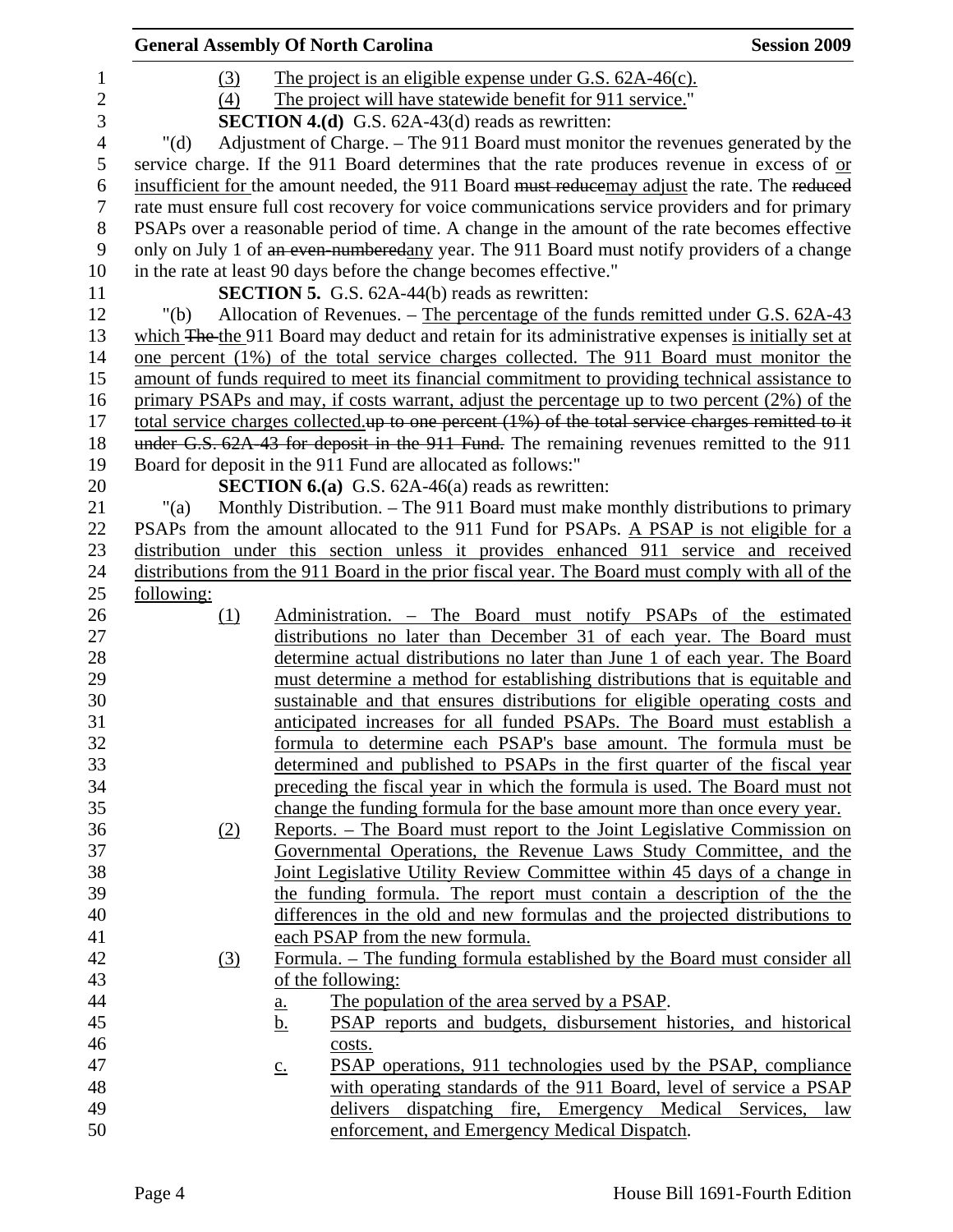|                         | <b>General Assembly Of North Carolina</b>                                                                                                                 | <b>Session 2009</b> |
|-------------------------|-----------------------------------------------------------------------------------------------------------------------------------------------------------|---------------------|
|                         | The tier designation of the county in which the PSAP is located as<br>$\underline{d}$ .                                                                   |                     |
|                         | designated in G.S. 143B-437.08.                                                                                                                           |                     |
|                         | Any interlocal government funding agreement between a primary<br><u>e.</u>                                                                                |                     |
|                         | PSAP and a secondary PSAP provided the secondary PSAP was in                                                                                              |                     |
|                         | existence as of June 1, 2010, receives funding under the agreement,                                                                                       |                     |
|                         | and is within the service area of the primary PSAP.                                                                                                       |                     |
|                         | Any other information deemed proper by the Board.<br>f.                                                                                                   |                     |
| (4)                     | <u>Additional distributions. – In the first quarter of the Board's fiscal year, the</u>                                                                   |                     |
|                         | <u>Board must determine whether payments to PSAPs during the preceding</u>                                                                                |                     |
|                         | fiscal year exceeded or were less than the eligible costs incurred by each                                                                                |                     |
|                         | PSAP during the fiscal year. If a PSAP receives less than its eligible costs in                                                                           |                     |
|                         | any fiscal year, the Board may increase a PSAP's distribution in the                                                                                      |                     |
|                         | following fiscal year above the base amount as determined by the formula to                                                                               |                     |
|                         | meet the estimated eligible costs of the PSAP as determined by the Board.                                                                                 |                     |
|                         | The Board may not distribute less than the base amount to each PSAP except                                                                                |                     |
|                         | as provided in subsection (b1) of this section. The Board must provide a                                                                                  |                     |
|                         | procedure for a PSAP to request a reconsideration of its distribution or                                                                                  |                     |
|                         | eligible expenses.                                                                                                                                        |                     |
|                         | The amount to be distributed to each primary PSAP is the sum of the following:                                                                            |                     |
| $\leftrightarrow$       | The PSAP's base amount. - The PSAP's base amount is the amount the                                                                                        |                     |
|                         | PSAP received in the fiscal year ending June 30, 2007, and deposited in the<br>Emergency Telephone System Fund of its local governing entity, as reported |                     |
|                         | to the State Treasurer's Office, Local Government Division.                                                                                               |                     |
| (2)                     | The PSAP's per capita amount. The PSAP's per capita amount is the                                                                                         |                     |
|                         | PSAP's per capita share of the amount designated by the Board under                                                                                       |                     |
|                         | subsection (b) of this section for the per capita distribution. The 911 Board                                                                             |                     |
|                         | must use the most recent population estimates certified by the State Budget                                                                               |                     |
|                         | Officer in making the per capita distribution under this subdivision. A PSAP                                                                              |                     |
|                         | is not eligible for a distribution under this subdivision unless it provides                                                                              |                     |
|                         | enhanced 911 service."                                                                                                                                    |                     |
|                         | <b>SECTION 6.(b)</b> G.S. 62A-46 is amended by adding a new subsection to read:                                                                           |                     |
|                         | $\sqrt{(b1)}$ Carryforward. – A PSAP may carry forward distributions for eligible expenditures                                                            |                     |
|                         | for capital outlay, capital improvements, or equipment replacement. Amounts carried forward                                                               |                     |
|                         | to the next fiscal year from distributions made by the Board may not be used to lower the                                                                 |                     |
|                         | distributions in subsection (a) of this section unless the amount is greater than twenty percent                                                          |                     |
|                         | (20%) of the average yearly amount distributed to the PSAP in the prior two years. The Board                                                              |                     |
|                         | may allow a PSAP to carry forward a greater amount without changing the PSAP's                                                                            |                     |
| distribution."          |                                                                                                                                                           |                     |
|                         | <b>SECTION 6.(c)</b> Subsection (a) of this section becomes effective July 1, 2010, but                                                                   |                     |
|                         | shall not apply to distributions by the Board in fiscal year beginning in 2010. Subsection (b) of                                                         |                     |
|                         | this section becomes effective July 1, 2011, and applies to distributions made on or after that                                                           |                     |
| date.                   |                                                                                                                                                           |                     |
|                         | <b>SECTION 7.(a)</b> G.S. 62A-40 reads as rewritten:                                                                                                      |                     |
| "§ 62A-40. Definitions. | The following definitions apply in this Article.                                                                                                          |                     |
|                         |                                                                                                                                                           |                     |
| (5)                     | Call taking. – The act of processing a $911$ call for emergency assistance $up$                                                                           |                     |
|                         | to the point that the call is ready for dispatch, by a primary PSAP including                                                                             |                     |
|                         | the use of 911 system equipment, call classification, location of a caller, and                                                                           |                     |
|                         | the<br>determination<br>of<br>appropriate<br>level<br>response                                                                                            | for<br>emergency    |
|                         |                                                                                                                                                           |                     |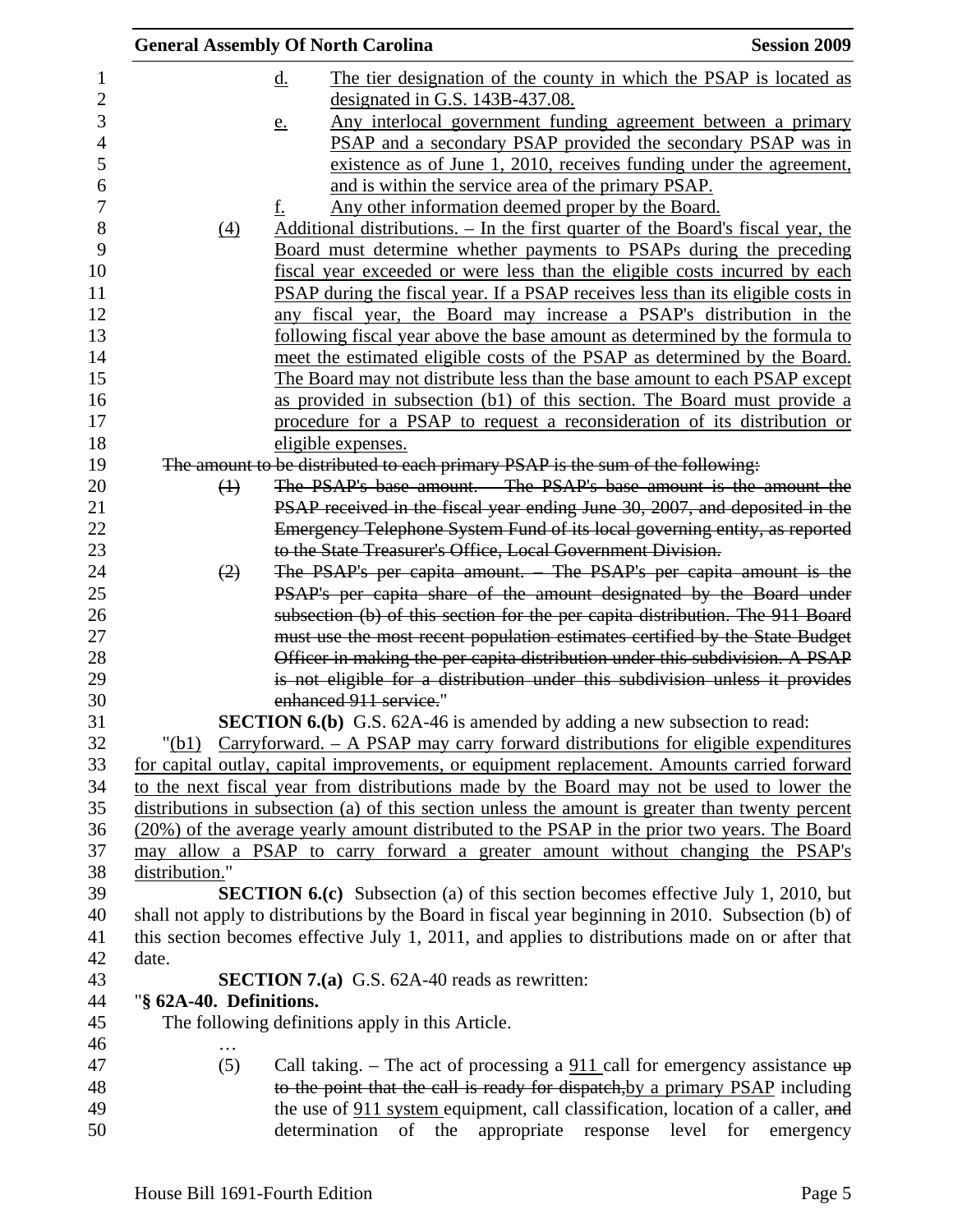|                                                                                |                           | <b>General Assembly Of North Carolina</b>                                                                                                                                                                                                                                                                                                | <b>Session 2009</b> |
|--------------------------------------------------------------------------------|---------------------------|------------------------------------------------------------------------------------------------------------------------------------------------------------------------------------------------------------------------------------------------------------------------------------------------------------------------------------------|---------------------|
| 1<br>$\overline{c}$                                                            |                           | responders responders, and dispatching 911 call information to the<br>appropriate responder.                                                                                                                                                                                                                                             |                     |
| 3<br>$\overline{4}$<br>5<br>$\boldsymbol{6}$<br>$\overline{7}$<br>$\,8\,$<br>9 | (9)<br>$\pmb{\mathsf{H}}$ | Enhanced 911 service. – Directing a 911 call to an appropriate PSAP by<br>selective routing or other means based on the geographical location from<br>which the call originated and providing information defining the<br>approximate geographic location and the telephone number of a 911 caller,<br>in accordance with the FCC Order. |                     |
| 10                                                                             |                           |                                                                                                                                                                                                                                                                                                                                          |                     |
|                                                                                |                           | <b>SECTION 7.(b)</b> G.S. $62A-46(c)$ reads as rewritten:                                                                                                                                                                                                                                                                                |                     |
| 11<br>12                                                                       | "(c)                      | Use of Funds. $-$ A PSAP that receives a distribution from the 911 Fund may not use                                                                                                                                                                                                                                                      |                     |
| 13                                                                             |                           | the amount received to pay for the lease or purchase of real estate, cosmetic remodeling of                                                                                                                                                                                                                                              |                     |
| 14                                                                             |                           | emergency dispatch centers, hiring or compensating telecommunicators, or the purchase of                                                                                                                                                                                                                                                 |                     |
| 15                                                                             |                           | mobile communications vehicles, ambulances, fire engines, or other emergency vehicles.                                                                                                                                                                                                                                                   |                     |
| 16                                                                             |                           | Distributions received by a PSAP may be used only to pay for the following:<br>The lease, purchase, or maintenance of emergency telephone equipment,                                                                                                                                                                                     |                     |
| 17                                                                             | (1)                       | including necessary computer hardware, software,                                                                                                                                                                                                                                                                                         | and<br>database     |
| 18                                                                             |                           | provisioning, addressing, telecommunicator furniture, dispatch equipment                                                                                                                                                                                                                                                                 |                     |
| 19                                                                             |                           | located exclusively within a building where a primary PSAP is located                                                                                                                                                                                                                                                                    |                     |
| 20                                                                             |                           | excluding the costs of base station transmitters, towers, microwave links and                                                                                                                                                                                                                                                            |                     |
| 21                                                                             |                           | antennae used to dispatch emergency call information from the PSAP, and                                                                                                                                                                                                                                                                  |                     |
| 22                                                                             |                           | nonrecurring costs of establishing a 911 system.                                                                                                                                                                                                                                                                                         |                     |
| 23                                                                             | (2)                       | Expenditures for in-State training of 911 personnel regarding the                                                                                                                                                                                                                                                                        |                     |
| 24                                                                             |                           | maintenance and operation of the 911 system. Allowable training expenses                                                                                                                                                                                                                                                                 |                     |
| 25                                                                             |                           | include the cost of transportation, lodging, instructors, certifications,                                                                                                                                                                                                                                                                |                     |
| 26                                                                             |                           | improvement programs, quality assurance training, and training associated                                                                                                                                                                                                                                                                |                     |
| 27                                                                             |                           | with call taking, and emergency medical, fire, or law enforcement                                                                                                                                                                                                                                                                        |                     |
| 28                                                                             |                           | procedures procedures, and training specific to managing a primary PSAP or                                                                                                                                                                                                                                                               |                     |
| 29                                                                             |                           | supervising primary PSAP staff. Training outside the State is not an eligible                                                                                                                                                                                                                                                            |                     |
| 30                                                                             |                           | expenditure unless the training is unavailable in the State or the PSAP                                                                                                                                                                                                                                                                  |                     |
| 31                                                                             |                           | documents that the training costs are less if received out-of-state. Training                                                                                                                                                                                                                                                            |                     |
| 32                                                                             |                           | specific to the receipt of 911 calls is allowed only for intake and related call                                                                                                                                                                                                                                                         |                     |
| 33                                                                             |                           | taking quality assurance and improvement. Instructor certification costs and                                                                                                                                                                                                                                                             |                     |
| 34                                                                             |                           | course required prerequisites, including physicals, psychological exams, and                                                                                                                                                                                                                                                             |                     |
| 35                                                                             |                           | drug testing, are not allowable expenditures.                                                                                                                                                                                                                                                                                            |                     |
| 36                                                                             | $\ldots$ "                |                                                                                                                                                                                                                                                                                                                                          |                     |
| 37                                                                             |                           | <b>SECTION 8.</b> G.S. 62A-47(a) reads as rewritten:                                                                                                                                                                                                                                                                                     |                     |
| 38                                                                             | "(a)                      | Account Established. - A PSAP Grant and Statewide 911 Projects Account is                                                                                                                                                                                                                                                                |                     |
| 39                                                                             |                           | established within the 911 Fund for the purpose of making grants to PSAPs in rural and other                                                                                                                                                                                                                                             |                     |
| 40<br>41                                                                       |                           | high-cost areas. areas and funding projects that provide statewide benefits for 911 service. The<br>911 Board may approve grants for the noneligible expenses of consolidating one or more                                                                                                                                               |                     |
| 42                                                                             |                           | PSAPs with a primary PSAP and the relocation costs of primary PSAPs, including construction                                                                                                                                                                                                                                              |                     |
| 43                                                                             |                           | costs. The Account consists of revenue allocated by the 911 Board under G.S. 62A-45(c) and                                                                                                                                                                                                                                               |                     |
| 44                                                                             | G.S. 62A-46."             |                                                                                                                                                                                                                                                                                                                                          |                     |
| 45                                                                             |                           | <b>SECTION 9.</b> Fifty percent (50%) of funds in the Emergency Telephone System                                                                                                                                                                                                                                                         |                     |
| 46                                                                             |                           | Fund on the effective date of this act may be used for providing for the public safety needs                                                                                                                                                                                                                                             |                     |
| 47                                                                             |                           | provided by the entity, including costs that are not eligible expenses under G.S. 62A-46. The                                                                                                                                                                                                                                            |                     |
| 48                                                                             |                           | expenditures must be made in fiscal years 2010-2011 and 2011-2012. Any local governing                                                                                                                                                                                                                                                   |                     |
| 49                                                                             |                           | entity is not relieved of any prior obligation incurred for uses authorized by G.S. 62A-46. All                                                                                                                                                                                                                                          |                     |
| 50                                                                             |                           | other funds in the Emergency Telephone System Fund must be used for eligible expenses under                                                                                                                                                                                                                                              |                     |
| 51                                                                             |                           | Article 3 of Chapter 62A of the General Statutes.                                                                                                                                                                                                                                                                                        |                     |